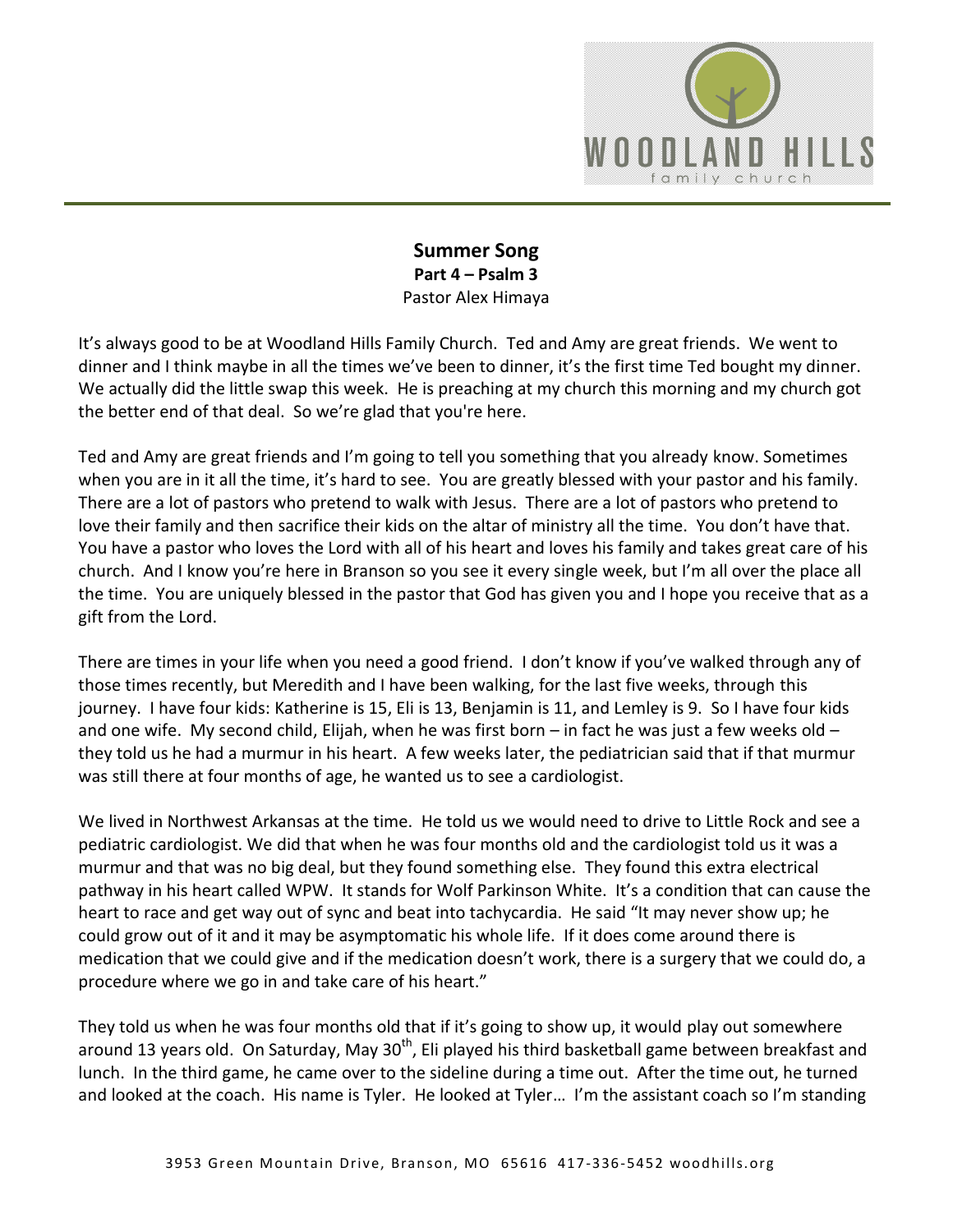there in the huddle when Eli turned and said "I need a sub." He's 13 years old and I don't remember one time him ever saying "I need a sub" in any of the sports he has ever played.

In this gymnasium that we are playing the basketball tournament in, there were these cubbies, like kids would put books in, on the wall behind the bench. So Eli sat down on the bench and then put his head back in the cubby. He turned as white as your t-shirt and his eyes got really big around and all of the sudden, he went into a seizure. If I hadn't been there to grab him out of that cubby, he would have beaten his head around like a ping pong ball in that cubby.

Luckily, by the grace of God, my brother-in-law, who is a physician, was at that game. It's the only game this year that he came to watch Eli play basketball. Because he was there, he was able to help Eli. He was able to massage the carotid artery and get him out of the seizure, but his heart was beating somewhere between 300 and 400 beats a minute which is extremely dangerous. I just have to tell you that as a dad… This is the first I've talked about this and that's part of the privilege… I feel like I'm at home at Woodland Hills. In fact, I was talking to some guys on our staff this morning and I was telling them to give Ted a hard time. They asked what I was preaching this morning. I told them it was a brand new message. I've never preached it before and we're in a series called *Summer Song* so I'm preaching a Psalm. They asked if I was going to share it with the church. I told them "Yeah, I'm going to give birth to it today and if it's not breach, I'll preach it at home one day."

Watching your kid in a seizure like that and to be completely unconscious, etc… We knew what it was almost immediately because we'd seen a cardiologist every year for his whole 13 years of life. We got the cardiologist on the phone and he talked to my brother-in-law. He was able to shock his heart out of that racing arrhythmia.

We ended up seeing our cardiologist on Monday morning and he said it was time to do the procedure. He said the first occasion was so severe that we have to just do the surgery. So we started barking up trees with doctors. He recommended an adult doctor who does this. Quite honestly, I scared the doctor. When we met with him, I just asked him a bunch of questions. In fact, I just looked at him and said "Who is the Michael Jordan of this procedure? And I don't mean in Oklahoma because he's probably not in Oklahoma." You understand that, right? Because he's not in Missouri either and he's certainly not in Branson.

Ted and I were on the boat yesterday, singing God Bless America with Whitney Houston. My wife said "I mourn Whitney's death." So we started talking about whose death we mourn.

Ted said "I mourn Elvis."

I said "That's weird, Ted."

He said "No, because he would be in Branson now if he were still alive."

I said, "Yeah, but you'd have to go to three services, right?"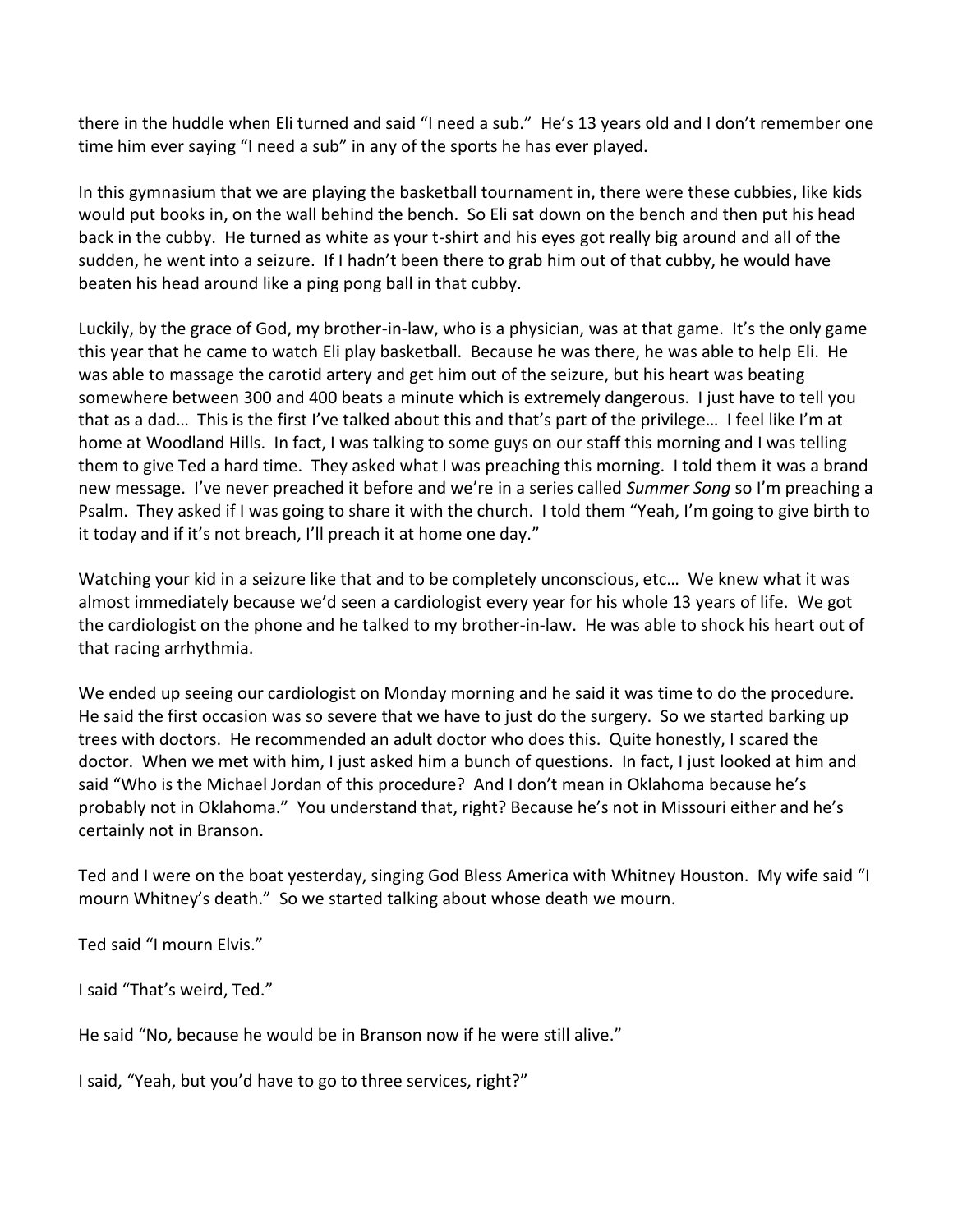There are times in life where you need a good friend. So we are searching the country for the Michael Jordan of this procedure. Today I want to talk to you out of Psalms 3 in this series called *Summer Song*. If you have your Bibles, flip over to Psalms 3. We are going to read it together and we'll stop and we'll talk and we'll pause every place that the Lord leads us to do that. By the way, this is one of fourteen of the Psalms that are actually linked to actual events in David's life.

This one is attached to a story out of David's life and it's about the story where his third son, Absalom (Avshalom) is trying to overcome his dad. He's trying to take over the kingdom. He has concocted this four year plan to remove his father from the throne and to take the throne for himself. You can read about that in 1 Samuel. So he has done this and he has lifted himself up as the king and created support and rallied support and turned the hearts of the people away from his dad and away from the King, the anointed one of God, to himself. This is the story that is playing out as David writes this psalm.

While his troubles were unbelievably monumental, David, as we will see in this Psalm, is finding peace in the Lord and he's finding strength in the Lord. In fact, one of the commentators that I read this week is Steven Lawson. Listen to what he says about Psalm 3. He says *"This is a hymn of individual grief and sorrow, written to paint a clear picture of what triumphant faith looks like when it's tested by the fires of adversity."*

I don't know if you've ever felt like your faith has been tested and that your faith was at risk for a moment, but this is a Psalm about that. An interesting fact… This is the first Psalm that the word *selah* appears. If you've read the Psalms ever, you've read that word *selah* in the middle of Psalms. It's a word that comes completely from music and from the world of songs. Where the composer puts in a selah, he means I want you to pause and I want you to break and I want you to rest and I want you to hush.

We have family friends who named one of their little daughters Selah and I tell her all the time "Your name means hush." I don't actually tell her that. But ever musician knows the importance of that. If you're a musician, you understand how important it is to pause, to take a breath, and to let the music build.

# Look at Verse 1. *[1](http://www.studylight.org/desk/?q=ps%203:1&t1=en_niv&sr=1) LORD, how many are my foes! How many rise up against me!*

I don't know if you ever feel that your foes are multiplying and that they are rising up against you. Listen, we have a very real enemy. Part of my prayer for you this week is that God would awaken you to the fact that you have a real enemy who hates your guts. Why does he hate you so desperately? He hates you because he hates God and he hates what God loves and you are what God loves and so he hates you and he's after you.

Periodically, I will get a call about another pastor who has fallen into some sort of sexual immorality or some sort of greed or lust of money or something, some tragedy. When I get those calls, I end up having conversations with people and I'm talking with people and I'm praying with people. I've talked to many pastors over the years.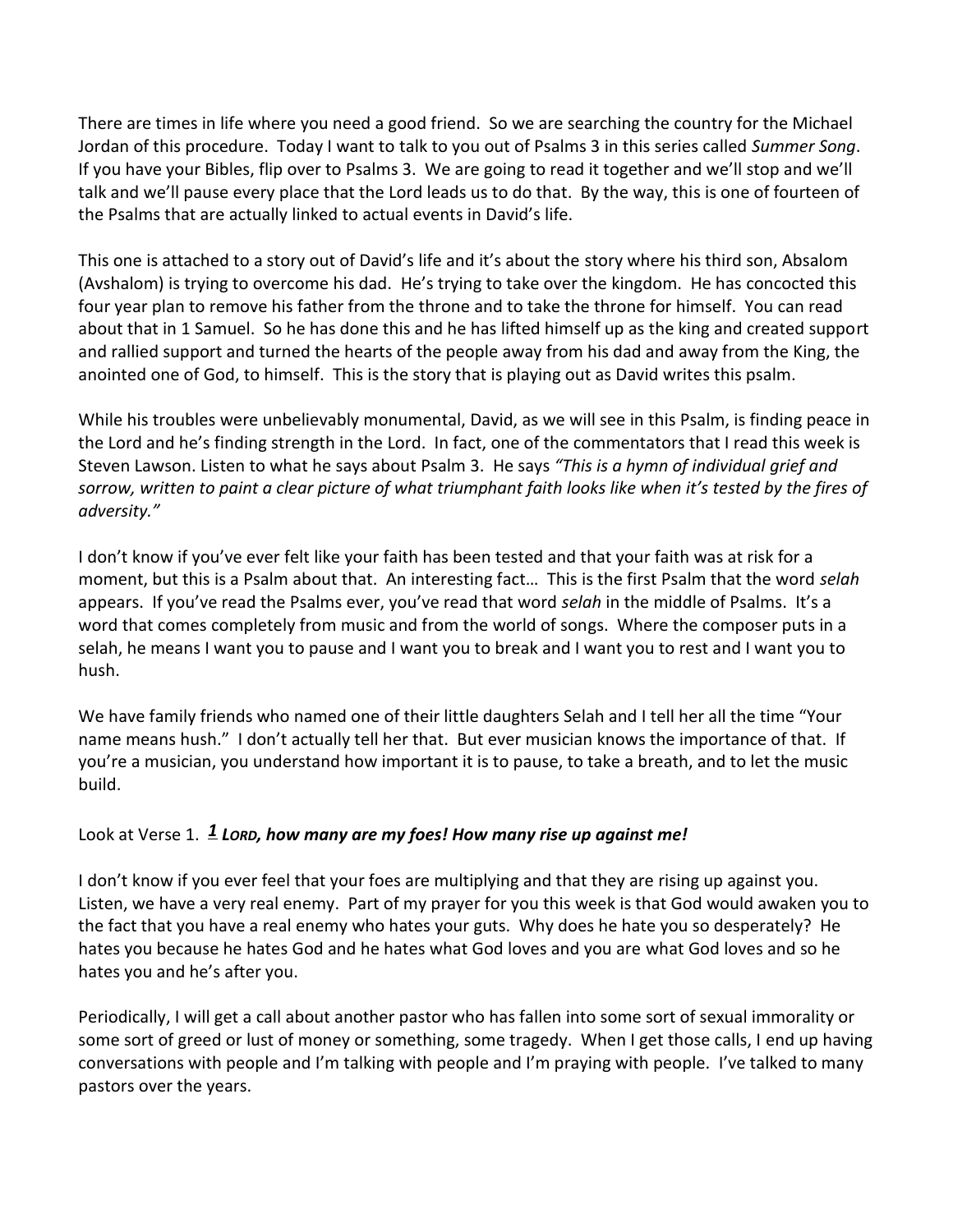What's interesting to me is that in those conversations, I have found most people think in those scenarios that the guy just couldn't keep himself clean and that he just couldn't keep himself out of trouble. I just want to say to you that line of thinking is incredibly naïve. Do you think that a man of God, somewhere early in his ministry just said "Hey, I'm going to do X number of years of ministry and then somewhere down the road, I'm just going to torpedo the whole thing. I'm just going to have an affair and throw this whole thing into the garbage and just ruin my testimony and ruin my family and ruin the church and ruin the ministry."

These guys have been picked off by a very real enemy who has plotted the very destruction of that man, his family, and his ministry. I just want to say to you that man, just like you, has a very real enemy. In most cases, those kinds of disasters were long, subtle assignments where the enemy has come after the child of God. Usually, that subtle assignment is so long that it is designed to wear down the defense of the child of God. Usually, it's not through the battle as much as it is through boredom where the child of God has no cause to fight for and Satan, the father of lies, has come to kill, steal, and destroy. That's the M.O., according to scriptures, why he has come.

What I want to you to hear today is that he studies you and he knows you and he is plotting against you. He knows every single one of your weaknesses and he will set up deliberate plans to trip you up and to go after those that you love. In fact, every man in the room, I would say to you if there was somebody with skin on doing that to the ones you love and doing that to your family, you would take him out. And in a very real sense, there is an enemy that's way more real than somebody with skin on that's trying to take you out and trying to take your family out and trying to take those that you love out and everything that matters to you.

In Chapter 5, Verse 8 of his first book, Peter tells us that your enemy… Not just Jesus' enemy, but your enemy, the devil, is like a roaming lion, seeking whom he may devour. The bottom line is that you and I need to wake up to the fact that we have a very real enemy. David was in the midst of physical enemies, but he understood that this was a spiritual battle that was going on.

### *[2](http://www.studylight.org/desk/?q=ps%203:2&t1=en_niv&sr=1) Many are saying of me, "God will not deliver him."*

Selah… Break and pause and rest for a moment. In those moments where you hear the taunt of the enemy that God's not going to come through and that God is not going to rescue you and God is not going to be there for you, just rest for a moment. The forces for opposition for David, his son's allies and armies, had run him out of the palace and now they had not only run him out of the palace, they had run him out of town. They had surrounded him and they were taunting him and the taunt was "You have not hope, David, of ever being rescued by God." This arrogant taunt was designed to say "God has abandoned you, David."

I don't know if you've ever heard the taunts of the enemy that would declare to you that God is not there for you, and God is not going to come through for you, that he's abandoned you. I've heard these voices many times in the middle of the night that have said "Alex, your son's going to die." Many times over the last 30 days I've heard that in my spirit and I've heard that in my mind. I've wrestled with that and I've asked God, "Is that you saying that?" I've come to the conclusion that is not God saying that.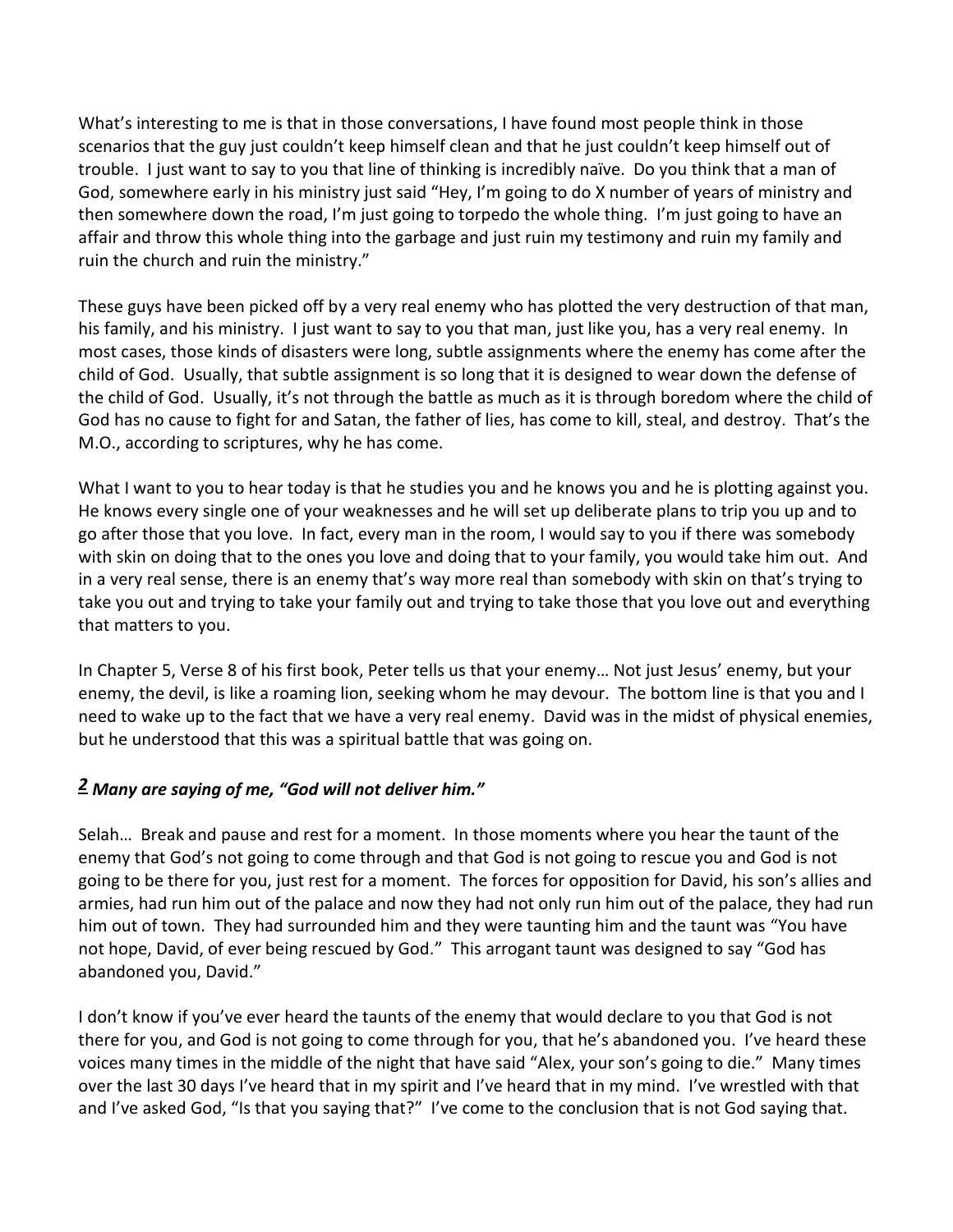That's not from the Lord and I certainly didn't make that up. That's not my thought. So if it's not God and it's not me, there is only one option left. It's a very real enemy who is taunting me as a child of God and trying to get me to believe that God doesn't care or God's not there. The Bible refers to him as the Prince of the Air that he can twist things in the air in the way that we hear things. The Bible refers to him as the Accuser of the Brethren that he comes after the children of God and attacks.

# *[2](http://www.studylight.org/desk/?q=ps%203:2&t1=en_niv&sr=1) Many are saying of me, "God will not deliver him." [3](http://www.studylight.org/desk/?q=ps%203:3&t1=en_niv&sr=1) But you, LORD, are a shield around me, my glory, the One who lifts my head high.*

In the midst of this opposition, David found comfort in the character of God and the character of who God is. He uses the metaphor of a shield in saying "God is my shield and he is the true source of my protection. In the midst of the taunts, God is my protector." In fact, the Psalmists, over and over and over again, not just David, but others, use the metaphor of a shield to talk about God and to say that he is the one who will protect us.

In Chapter 7, Verse 10, it says "God is my shield, saving those whose hearts are true and right." In Psalm 18: 2 it says "The Lord is my rock and my fortress, he's my savior, my God is my rock in whom I find protection." Listen, he is my shield, the power that saves me, and the place of safety. In the same chapter, Verse 30, "God's way is perfect and all the Lord's promises prove true. He is the shield for all who look to him for protection." Chapter 28, Verse 7 says "The Lord is my strength and my shield, I will trust him with all of my heart. He helps me and my heart is filled with joy."

But the way, when your kid is walking through heart issues, you notice the word *heart* in worship songs and you notice the word *heart* in scripture and it has a whole new meaning to you. Psalm 119, Verse 114 says "I burst out in songs of thanksgiving; you are my refuge and my shield. You word is the source of my hope."

In Ephesians 6, the Bible tells us Paul teaches us to put on the full armor of God. And in Verse 13, it says "…and take up the shield of faith." In the King James Version, there is a phrase in there that I love that we leave out sometimes that says "…above all, take up the shield of faith." It's "above all" in a couple of ways. It's above in that you take the shield up and put it in front of all the rest of the armor. You put the shield in front of or above all the rest of the armor. The shield is the armor's armor. A soldier can take a blow to the helmet or a blow to the chest and be injured or even killed even with a helmet on or a breastplate one.

The design is for the shield to take on the fiery darts, to take on the arrows so they never even reach the rest of the armor. And it's above all not that you put it out in front of all, but it's also above all in that I think it's perhaps the most important piece of the armor. Why? It's because the fiercest battles you and I will ever fight will deal with our faith. If the enemy can get us to believe that God's ways and God are not best and not working for us and that God is not going to come through and that God is not going to rescue us… if the enemy can get us to doubt God and to destroy our faith, then he knows we won't stand very long.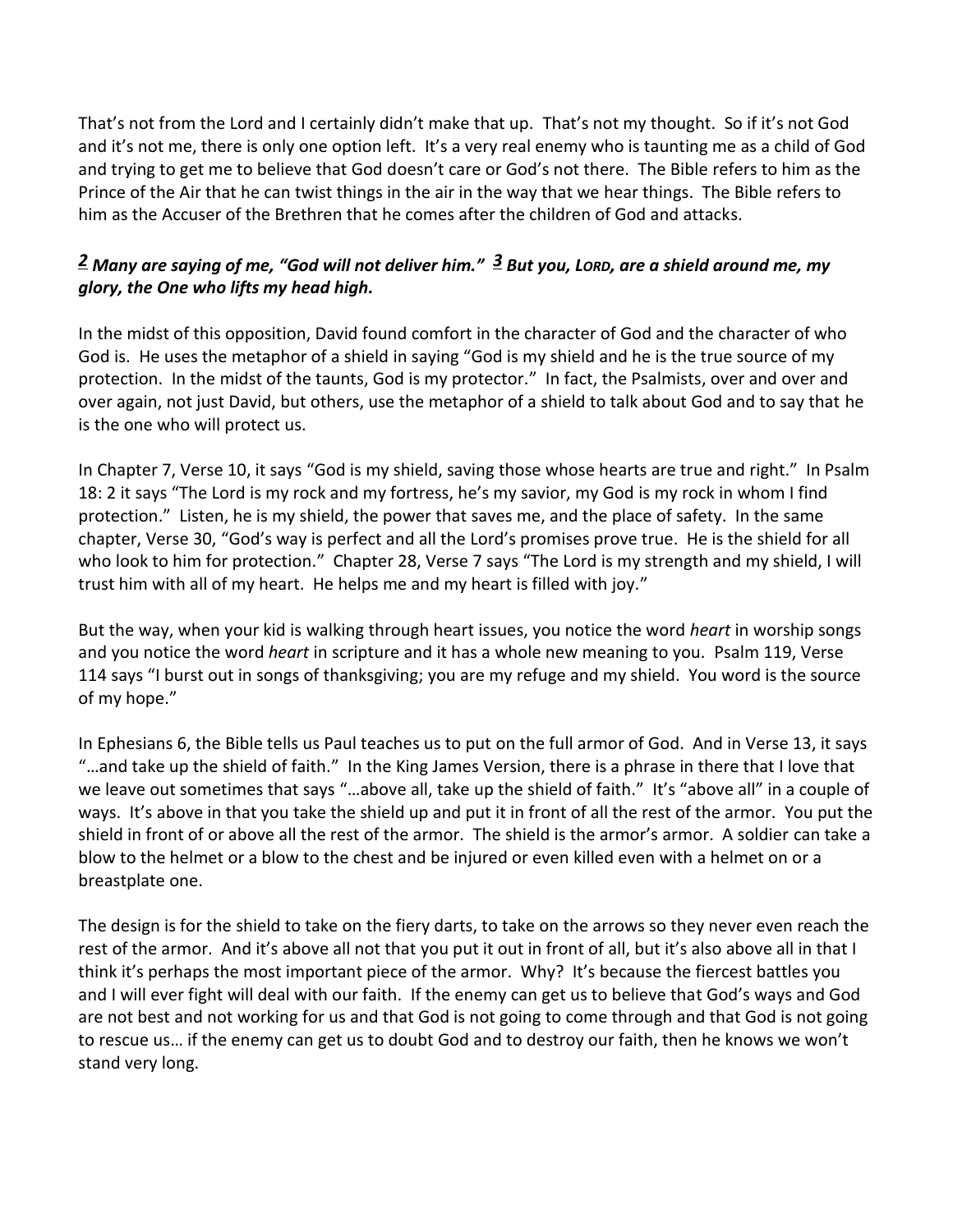Do you know what the very first words of the devil are in the Bible? It's what he says to Eve. Think about what he said to Eve. He says "Did God really say…" Do you see where the attack is? The attack is at her faith and believing God. I live in a city where lots of people are believing God for… Fill in the blank. I would just say to you today I'm not interested in people who are believing God for anything. I'm interested in a group of people who are believing God and believing in God and believing what God says and who God is. "Did God really say…" is the way Satan attacks the children of God. What he does is use a shovel of deceit to sow doubt in the heart of the children of God. We need him to be our shield and we need him to defend us and we need to believe in God.

David was confident that God was going to restore him and restore the throne. Look at that phrase "lift up my head." He's the one that lifts up my head. That's the expression that God's going to return dignity. You don't need to look at the ground like a beggar would somewhere. You know that passage of scripture where Peter and John are wandering into the gate beautiful and the beggar is sitting there. Then they have the conversation and one of the phrases that they say to him is "Look at me. You don't have to look at the ground and you don't have to walk with a lack of dignity. Lift your head and look me in the eyes." In this passage of scripture, he's saying "He's going to lift my head." By the way, that's the exact same Hebrew word that's found in Genesis 40 where Joseph tells the cupbearer that in a few days the Pharaoh is going to lift his head, that he's going to restore him to his position and to his place of dignity.

God can't be absent. I can be absent. You can be absent. Our spouse can be absent. Our employer can be absent, but God can't be absent. That's one of the things God just can't do because he is omnipresent and by the way, he can't be powerless either because he omnipotent.

Meredith and I have been powerless multiple days in this whole scenario with Eli and his heart. Watching this play out, there is nothing we can do. In fact, I've said to Meredith many times… I don't know if she always likes how I bring things down to the bottom line, but I do that. I just said to her "Honey, the only dog we have in this is choosing the doctor. Once we choose the doctor, it's all in God's hands and we are out. We can't do anything else. We don't know anything about that procedure. We don't know anything about that equipment. We've not gone to medical school. We can't figure any of this out. We just pick the doctor."

By the way, as you walk through a journey of a health issue with a family member, there is this thing that is wound up; there is this hill that you are climbing. Early on in the process, I told Meredith "We will not be at the peak of that crest and that hill until they roll them into the procedure. And just know that our emotions are going to continually be climbing and we're going to be rising and we are going to be dealing with this until they wheel him away and that will be the peak of this journey as they take him into the room."

When we pray… I've found great confidence in God as we've prayed and we've talked to him through this process. Many times I've said to God "God, we're not telling you about Eli because you don't know. We're telling you about Eli because you told us to cast our care on you." We don't pray and tell God something he doesn't know. We pray because he told us to and he told us to cast our cares on him and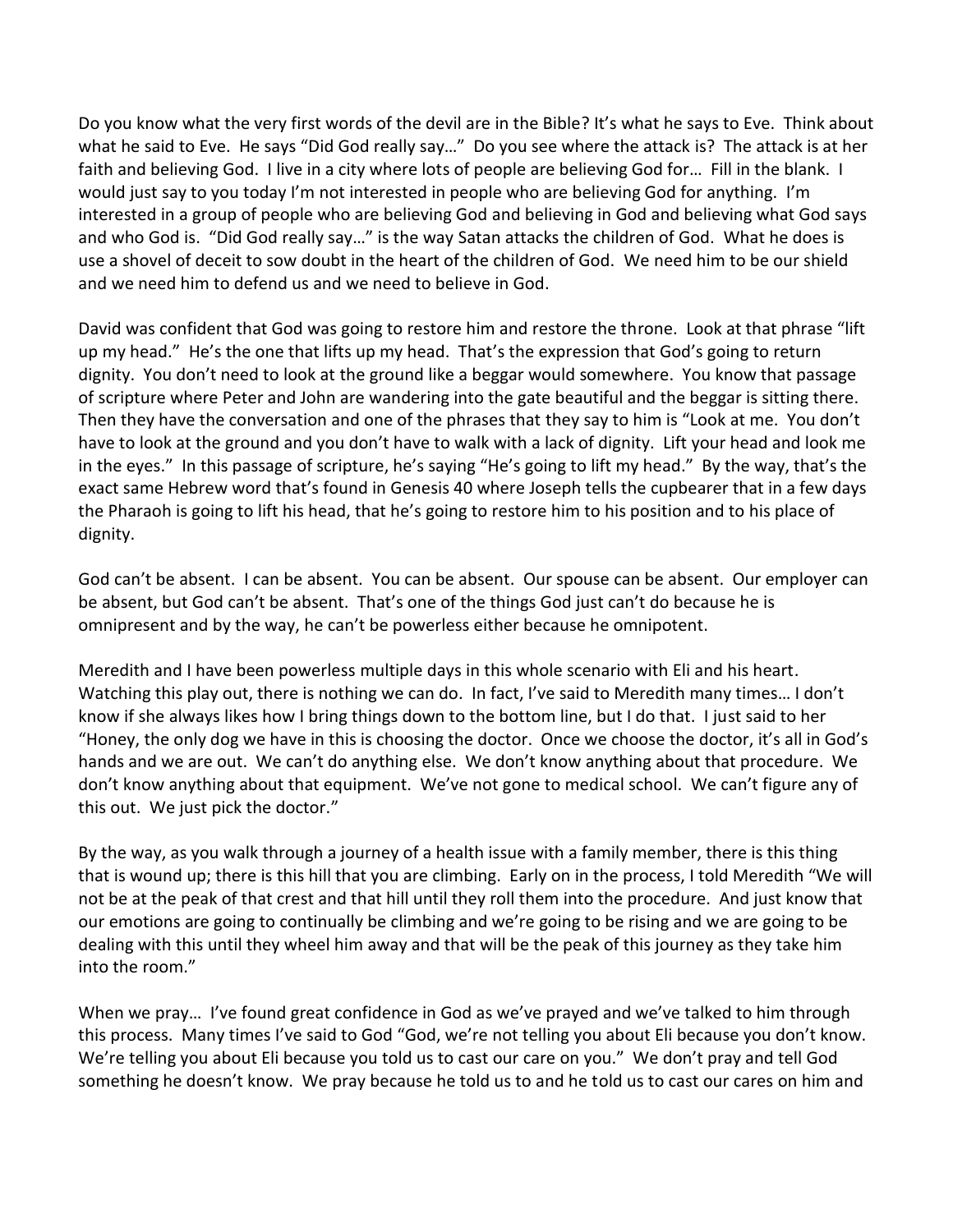to take our heart and put it into his hands. There's a principle all throughout scripture that we would cry out to God and say "God, would you help me?"

I used to do dozens of youth camps and we just finished Family Kamp at Kanakuk this week. One of my favorite places to do camp is outside a place called Cleveland, Tennessee, in the Smokey Mountains on the Ocoee River. It's called Horn's Creek Camp. A lot of life stories have played out for me at this place called Horn's Creek. The Ocoee River is where they did the rapids in the 1996 Olympics when it was in Atlanta. The upper Ocoee is like class four and five rapids, where you and I would die. They would never let us up there. But in the lower Ocoee, you can do class one, two, and three rapids. In fact, there's one four rapid.

I don't know if you've ever been river rafting. It's crazy. They get this kid that's just cut out of stone. He's just like abs on abs which I didn't even know you had. They have cut-off Daisy Dukes on and they rarely speak English. They're explaining to you the rules on land before you ever get in the water. You put this orange life vest on that's like from 1945. It just has this thing that goes around your neck, and they give you a helmet. So you've got your helmet on and your life vest on in the dirt. You get in the boat on dirt and they give you an oar and they are explaining to you what to do and how to hold on and all that.

Then he goes through this process and he says "You don't want to fall out of the boat." Captain Obvious, right? There's a chance you could fall out? He says "Yeah, if you fall out of the boat…" How many of you have been rafting before? What's the first rule when you fall out of the boat? You bring your feet up. You don't put your feet down on the bottom of the river because the current is so swift and you could get your foot caught in a rock or a crevice under the water and you could break an ankle or worse yet, you could get trapped and the current would be strong enough to push you under water and you would drown. So you have to get your feet up. In fact, you put your knees at your ears is what they say. Then you put your feet down stream. You don't go down backwards; you need to be able to see what's coming. In fact, if you're going to hit a tree or what they call a *strainer* which is limbs and stuff that acts like a strainer in the water… You don't want to get sucked into a strainer, ever, so you want to be able to kick off of that when you're going down through it.

So they go through all of this journey and they explain what you do and eventually they will get you out of the water. Then he starts naming the rapids. They all have names. The class four that the civilians are allowed to use… Listen to what they named it. They named it Hells Hole. That's the name of the rapid. The first time he said it, it was as if demons entered him by the way he said it. "You don't want to fall out of the boat in Hells Hole. And if you fall out of the boat in Hells Hole, it's going to be a problem."

He goes through and describes all of this. He said "You will be sucked under the water if you fall out in this class four rapid." Here's what he said which is just genius. He said "When you go under the water, don't panic." I wish I was videoing these instructions because it is so funny. He said "You'll be under the water about three minutes, but don't panic because if you panic, you will drown." He said "Just relax and go with the current and then several hundred yards downstream, the water will pop you up and the life vest will do its job." So if you fall out of the boat in Hell's Hole, don't panic. You'll go underwater and hundreds of yards later, you will pop back up.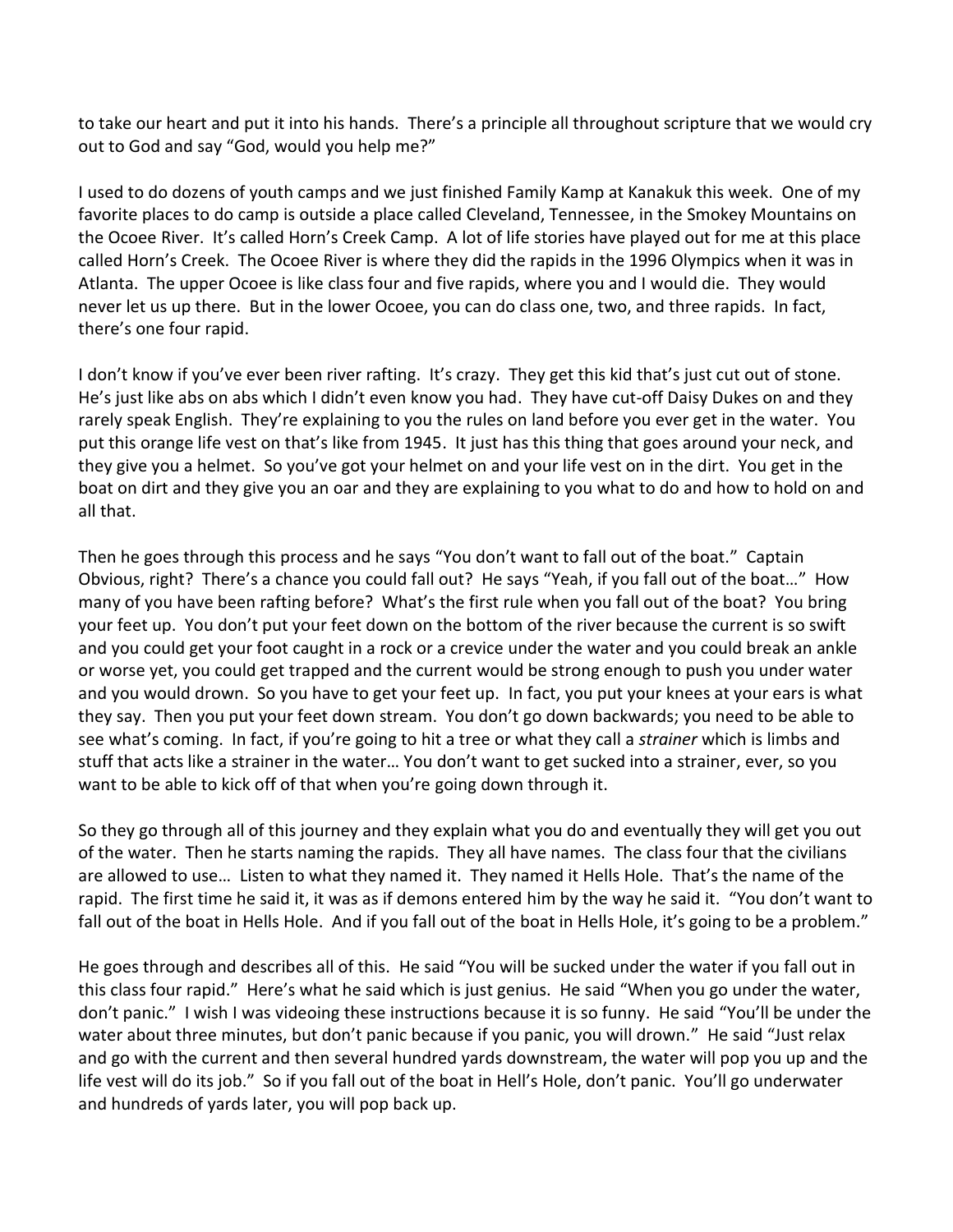Well I'm the camp pastor so I'm in one of the first boats. I'm with the guy that is the video crew and the youth pastor. We finished and we got in the car and drove back up the road that parallels the river. We pull in next to the river and we're trying to find a vantage point to get the footage from. Obviously the best place to get footage is at Hell's Hole. We pull in next to these two lifeguards. It's not really fair to call them lifeguards because it's really a whole lot like Baywatch meets Dukes of Hazard. They were there on either side of the river with their Daisy Dukes on and they've got these buoy things on around their pecs with ropes and orange buoys.

So we're sitting there watching them and at Hell's Hole. What's funny about it was they were eating deviled ham sandwiches at Hell's Hole. So we're watching these guys play lifeguard and the boat is coming down and as the boat is coming down… Finally… About six boats go buy and this little girl about 13 years old falls out of the boat. She lets out a squeal and then the sound stops abruptly. Sure enough, she is under water and they don't move. I'm thinking *What's your job. You work for the government; you're supposed to do something, right?* They're just sitting there watching this thing play out. Sure enough, she pops back out of the water and she just floats right down the middle of the river out of sight.

A few minutes later, a lady in her late 50s or early 60s falls out of the boat and it sounded like "HEL…" then the sound stopped abruptly as she went under the water. All of the sudden, these guys moved into action. One guy threw something to the guy across the river and he caught it and there is now a zip line created over the river. He hooked something on and he zipped right down to the river. He pulled her out of the water… I mean it happened in like eight seconds. It looked like a rodeo thing. The way that they got her out of that water and onto the sandbar on the other side of the water in just a few seconds… I thought that was the coolest thing I'd ever seen. Then I looked at the video guy and said "Did you get that?" He's holding the camera down by his side, shaking his head. I told them they had to do that again. He said it would happen again.

So we're sitting there watching and a few minutes later, a teenage boy falls out of the boat. You hear a yell that abruptly stops. Then here comes this man and he falls out. You hear "HEL…" then the sound stops. And they did it again. So after 30 to 40 minutes of shooting this footage with all these boats going by, I asked the guy "You have to explain this to me. Sometimes you watch them and sometimes you help them. How on earth do you make that decision?"

He said "It's very simple. There are two words. Those words are "Help me." He said "When we hear yelling and squealing, we just assume they are having fun." In fact, he said "When you get on a roller coaster, people hear the yelling and they don't get them off the roller coaster. You paid to have fun and we're just letting you have fun. But there are two words that kick us into action and every time we hear those words, even if it's just part of the first word, we move into action."

I thought what an incredible spiritual truth. If the children of God would learn to lean on God and say "God, help me in this moment…" In this story, you see this playing out.

Look at Verse 4. *I call out to the LORD, and he answers me from his holy mountain.* Selah… rest. That phrase "from his holy mountain" is over and over in scripture. That's why God instructed the temple be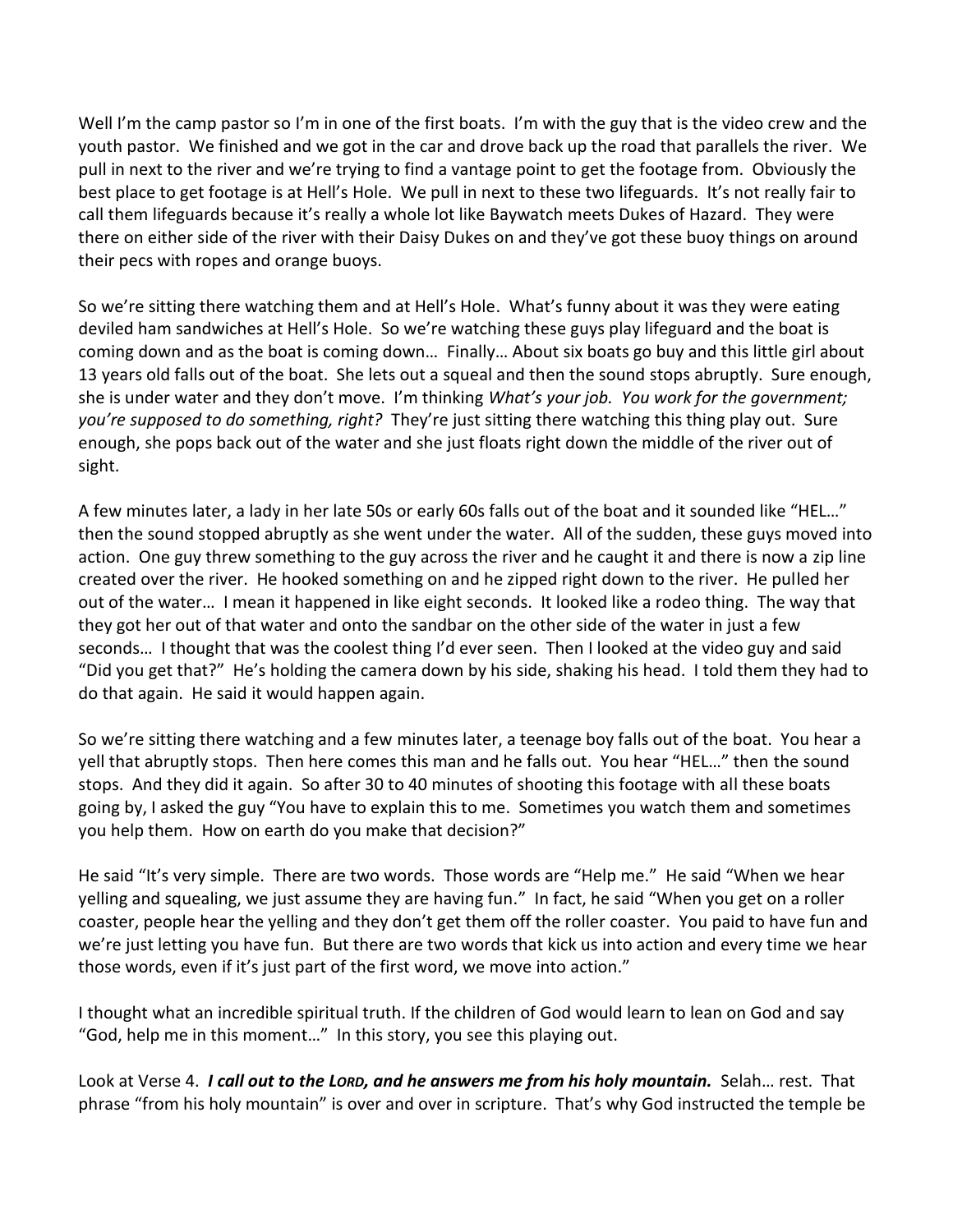built on a mountain. That's where the high place is and you are to see it from all areas and all directions and over and over in the Psalms. Psalms 15: 1 says "Who may worship you, Lord, in your sanctuary? Who may enter your presence on your holy hill?"

In battle, higher ground is such an incredible advantage. About a month ago, I took my 11 year old to play paint ball with his soccer team. They set up all these scenarios. These people who set up these scenarios need counseling. One of the scenarios is called "The Slaughter House." Somehow I got volunteered to be in The Slaughter House. I should have known better.

The Slaughter House is downhill from every direction. They've got these little boards that are like corners of a home or something, but they designed The Slaughter House with sadomasochism in mind in that no matter which board you're hiding behind, you are exposed from at least two angles. So you feel like you're hiding one way, but they can shoot you in the back. Or you feel like you're hiding here, but they can shoot you in one side or the other side.

Nobody survives in The Slaughter House because the enemy is descending into this hole from higher ground where they see you and you don't see them. I got shot in like six seconds in The Slaughter House by a bunch of 10 year old boys. I'm walking out of the slaughter house with my gun going "I've been hit, I've been hit," and these two ten year old boys shot me three times in the stomach and one shot me two times in the back. I almost went bananas. I almost unloaded on these kids but I thought *I'm a pastor and they know it.* 

There is always advantage from being at the higher ground. Higher ground always wins. Not only is God on and in the highest ground possible, his ways are higher than our ways and greater than our ways and when we can't see his hand, we have to trust his heart.

*[5](http://www.studylight.org/desk/?q=ps%203:5&t1=en_niv&sr=1) I lie down and sleep; I wake again, because the LORD sustains me.* The reason for David's burst of confidence in Verse 3 is expressed here in Verses 4 and 5. God has sustained him through the night against his enemies and this protection that God gave him was a token of the completed deliverance that he was expecting. The Hebrew tenses in these verbs… You can read them in the English present tense, but it's probably better to translate it in the past tense. I cried to the Lord and he answered me. Selah… There is great faith in resting before the Lord. I say this to people all the time. Sometimes the most spiritual thing you can do is take a nap and rest in the presence of the Lord.

At this Family Kamp, I watched parents of babies wrestle their kids into naps all week long and I was like *I wish somebody would wrestle me into a nap.*

*[6](http://www.studylight.org/desk/?q=ps%203:6&t1=en_niv&sr=1) I will not fear though tens of thousands assail me on every side.* On the basis of this deliverance, David is expressing the absence of fear over the thousands who stand against him on every side. For me and you, rarely will it ever be tens of thousands, right? But even if it were, in that moment, we could declare "I will not fear."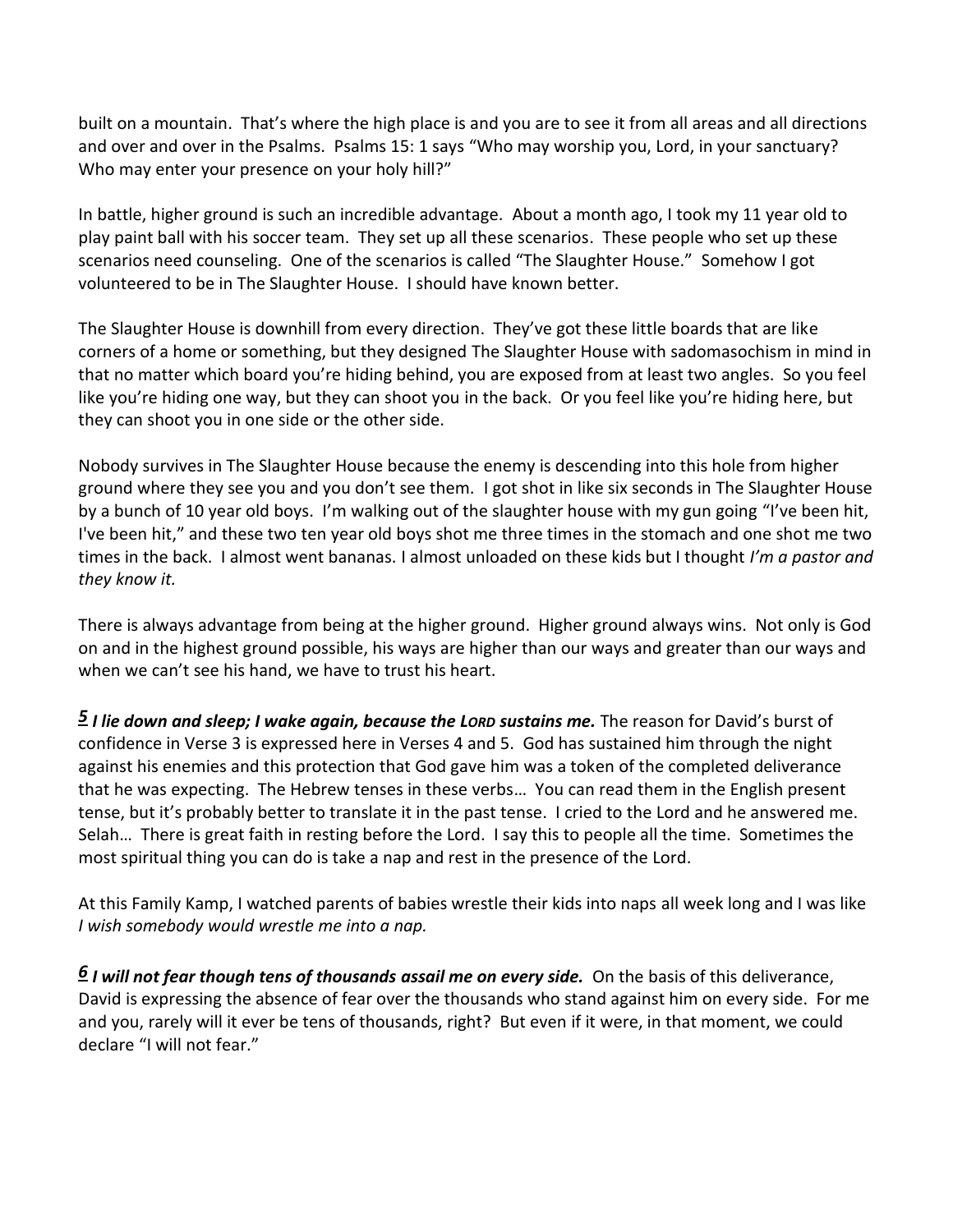One of the most famous verses in scriptures is Psalm 23. "Though I walk through the valley of the shadow of death, I will fear no evil," David declared. He wrote that Psalms is in the path down from Jerusalem to Jericho. You're descending on that road. I've been on that road many times. You're walking through these Middle Eastern cliffs and crevices. It's in those crevices that bandits and robbers would hide. There were hills on one side where the sun would cast its bright Middle Eastern heat. There would be a shadow cast by the other hills onto this valley which is why they called it the valley of the shadow of death. The shadow was cast and in the dark shadowed crevices and path and road, the bandits would come out and rob you. In fact, the story that Jesus told about the Good Samaritan was in this path and on this path. They came out and they robbed him and they stole from him and left him for dead.

As David is walking through that valley, he is saying "I will fear no evil. Even thought I walk through the valley of the shadow of death where the light appears not to be cast, where it's not bright, where there are those that are there to harm me and hurt me."

# *[7](http://www.studylight.org/desk/?q=ps%203:7&t1=en_niv&sr=1) Arise, LORD! Deliver me, my God! Strike all my enemies on the jaw; break the teeth of the wicked.*

Several years ago, my wife decided she wanted to be an urban farmer. I told her we did not meet on farmersonly.com and I wasn't interested. She said she wanted to raise chickens. In fact, Ted and Amy have followed suit. If they would have waited just a little longer, we would have given them all of our chickens. Now we have about eight. We've had 11 or 12 and the hawks have gotten some of them which we prayed for. My kids don't, but I do, privately. They are not here this morning so I can tell you the truth. But we get the eggs and it's fun. We have some beautiful ones and some lay brown eggs and some lay the blue Easter eggs. We have more eggs than we know what to do with. I'm always bringing them to the office and giving them away. The kids want to set up a stand and sell them, but nobody drives on our road, so nobody would buy them.

But for Katherine, my oldest, the 15 year old, it's like a root canal to have to go into the chicken coup. She says the chickens are mean and the bite her and come after her. We have some that go broody which means they sit on the eggs even though the eggs aren't fertilized. We don't have a rooster. When their broody, their feathers all puff out and they'll peck at you a little bit when you try to get in there and get the eggs.

I'm like "Katherine, the chicken cannot hurt you."

"It's going to bite me."

"Honey, it doesn't have any teeth. It won't hurt if it bites you."

She doesn't know if she can trust me with the chickens because when she was about 4 or 5 years old, she played soccer. I can remember telling her to quit backing off from the ball when people kick it. I told her to just run up to it and it will hit her in the legs or the chest and it won't hurt. Finally, she trusted me and she ran up on a ball and this girl kicked it and sailed it right into her nose. Before she cried, she turned and looked at me in front of all the stands and said "Daddy, it hurt. You were wrong; it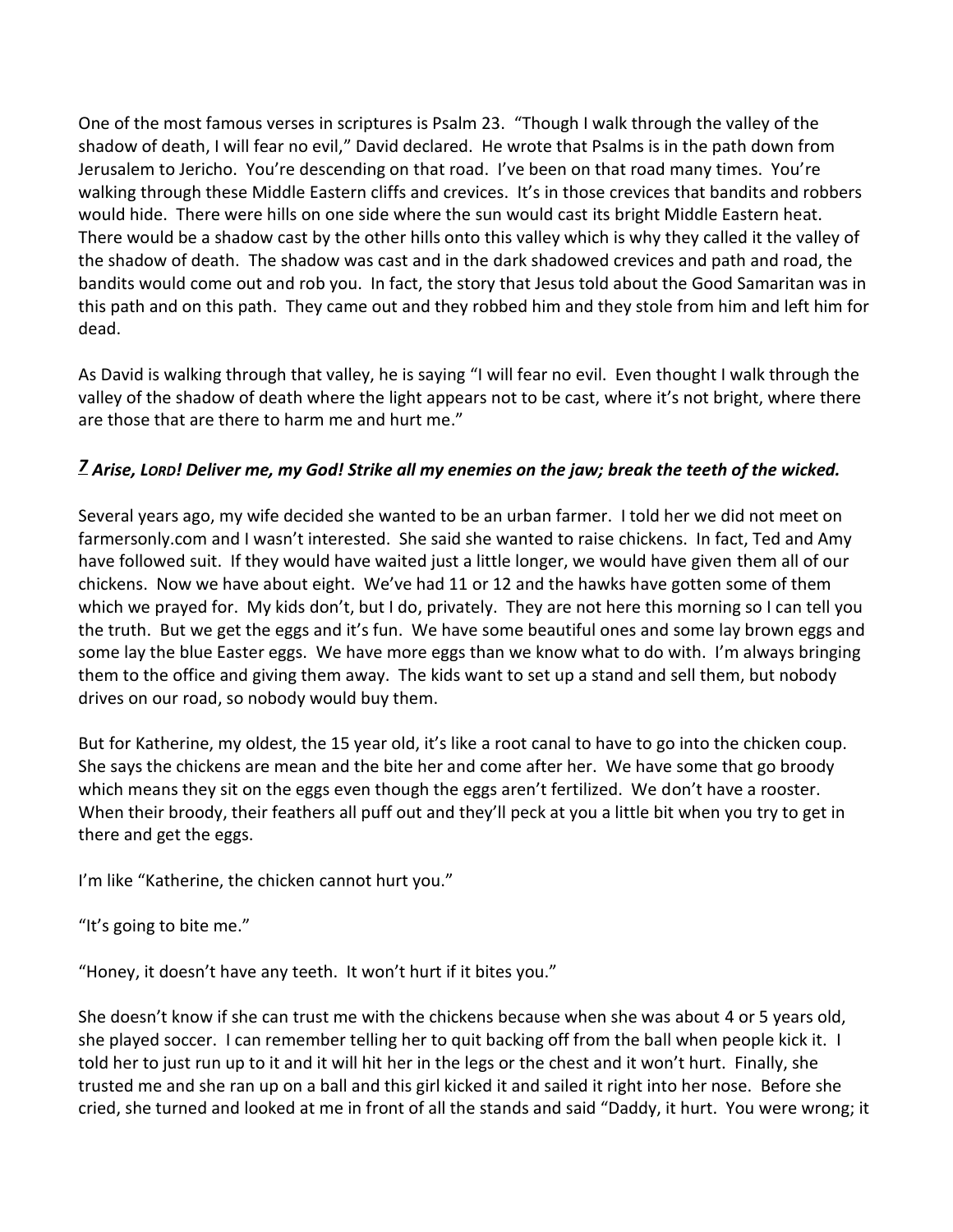hurt really bad." Then she started crying and bleeding. So she's not sure she can trust me when I say it's not going to hurt because I told her one time at four or five year old soccer that it wouldn't hurt.

When I was a kid, I used to hear traditional preachers say "The devil can bite you, but it won't hurt because Jesus kicked his teeth in on the cross." I heard that dozens of times as a teenager and as a college student and in early years of my faith and I just have to tell you when the devil bites me, it hurts. How many of you could testify to the fact that when you've been bit or struck by the devil, it hurt? I don't know where that came from exactly. It sounds good in preaching it to say Jesus kicked his teeth out so he's just gumming you. It doesn't feel like he gumming me when he comes after me. And it doesn't feel like he gumming me when he comes after my family.

In the Old Testament, when God was giving his children the Promised Land, he described the occupants and the enemies as quickly as he did the boundaries and the parameter. In fact, over and over again, he's talking about all the "ites" that would be there and that they were going to have to go kick those "ites" out and they we going to have to destroy the "ites."

I just want to say to you today that our personal promised land which is not heaven by the way; it's here on earth. The place of grace that you and I would live in and dwell in is characterized by the presence of victory; they are not characterized by the absence of opposition. That's not the promised land that God promised today. Besides that, victory requires an opponent. We will never take our place as more than conquers with nothing to overcome. Victory does not come without opposition. All through the story, God gave his children the victory, but they had to go into fierce battle and they had to fight and they had to participate in the journey. Why? Probably one of the reasons was so that once they got it, they would be strong enough to keep it, but I think another reason was that his children would be able to experience the thrill of victory which only comes through a fierce battle. You don't get really excited about beating a four year old at Sorry. It's a fierce battle that you get really excited about.

Just like David and just like the Israelites, you have a promised land and I have a promised land and in that ground… Listen to me today. In that ground, the enemy lies and he is waiting there and if you are not occupying your promised land, rest assured the devil is. He is in it and he is on it and God has given it to you and he is calling you to go get it and to take it. Your enemy is standing on God-given ground, daring you to take it.

# *[8](http://www.studylight.org/desk/?q=ps%203:8&t1=en_niv&sr=1) From the LORD comes deliverance.*

One of the greatest attributes of anyone that I hire on our team is when I watch them give credit to their team. They'll pass the credit down. They'll say "this is the one who did it" and "you need to praise her" and "you need to tell him" and "you need to tell them" and "you need to reward them" and this process goes on and on. That's a good boss. I want to declare to you today that my help comes from the Lord.

As David said that… Our help doesn't come from doctors, our help doesn't come from medicine, our help comes from God. God is the one that gives us our next breath and God is the one that gives us our next heartbeat. He's the one that gave us science and he's the one that gave us medicine.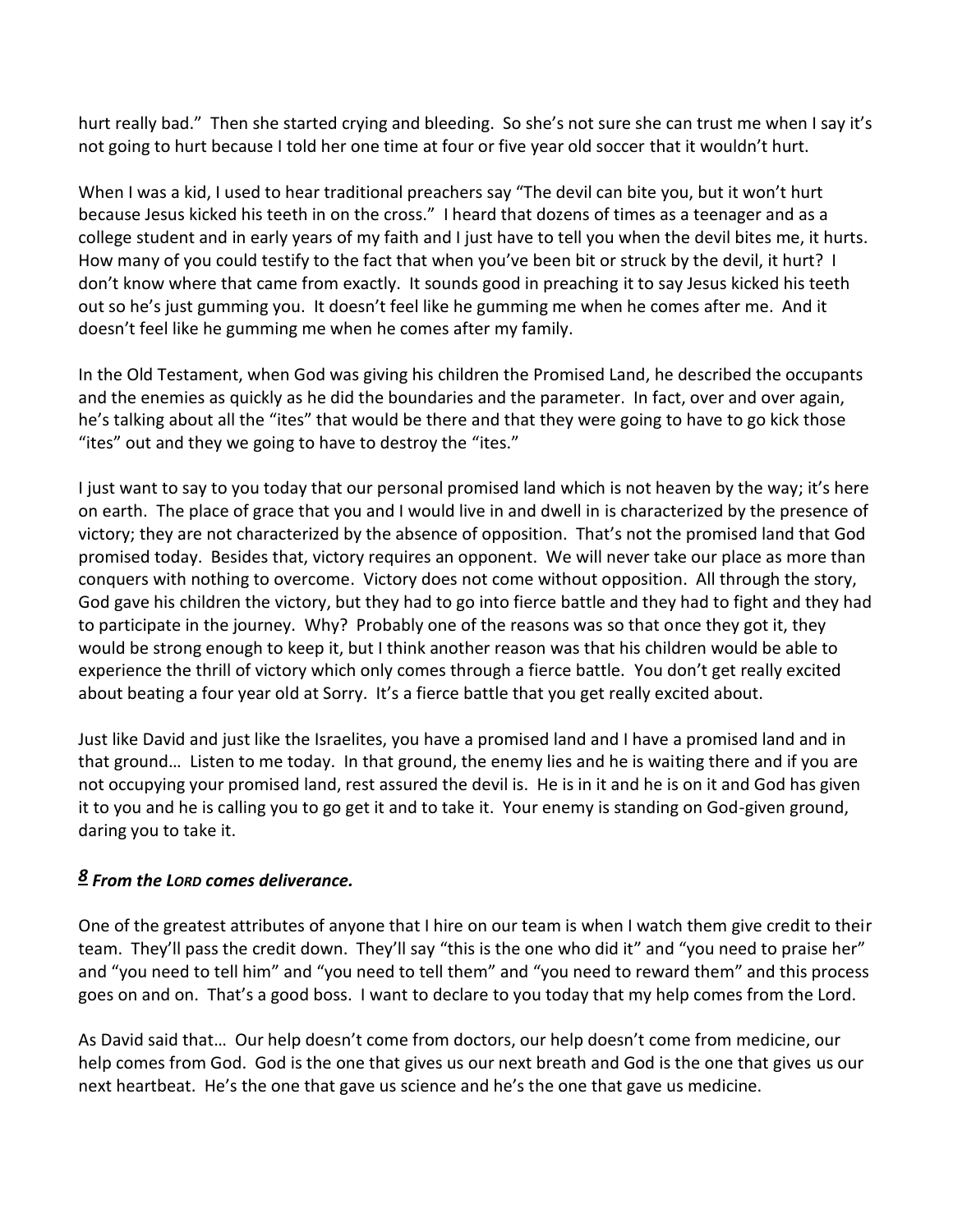We finally found a doctor in Houston, Texas at Texas Children's. We flew to meet with this doctor. His name is Dr. Kim. In Branson, you'll appreciate this. One of the redneck guys that I hang out with and have been discipling the last few years… and I play golf with him… I mean this is off-the-charts redneck. We were playing golf and we were talking about this scenario and he said "Hey Pastor, let me just give you some advice. Don't use a white doctor." I told him I didn't understand what he was saying. He said "You've got to get an Asian. They're smarter." This was a true conversation. When I found out this doctor's name was Kim, I thought there was a pretty good chance.

We went to meet with him and we were sitting there talking to him and he said there was no reason for us to do an EKG or Echocardiogram; we were going to do the surgery the next day. We had tests that were a week old.

I said "Listen, as just a matter of faith, I really think you ought to do one."

He said "Why?"

I said "Because we have tens of thousands of people praying and we're praying that God would heal him and I don't want you going into his chest and into his heart if you don't need to. We've been praying that God would just heal him before you go in."

He kind of backed his stool up and said "Alex, listen, not as a matter of faith, but as a matter of medicine…" He started to walk down this path with me and I thought we were about to have conflict. I don't want to have conflict with a pediatric cardiologist who trained at John Hopkins and the Mayo. I don't want to have conflict. About five sentences in, he turned the corner and he said "Now, as a matter of faith…"

He began to tell me the story of an infant that he was working on the week before and as he went into this baby's heart, he discovered that God had already healed him and he was able to pull out and not have to do the procedure. Somehow, as a matter of just coincidence (maybe) he tells me the dad's name of this baby. He said "He's one of the worship pastors at our church." I asked him where he goes to church and he said "I go to Second Baptist Houston."

I said "Really? I know your pastor." He said this guy was one of our worship leaders. His name is Tyler Newberry. I said "Is that Phil Newberry's kid?"

He said "I don't know his dad's name."

I said "Is he from Memphis, Tennessee?"

He said "Yeah."

I said his dad is a lifelong friend. He was a youth pastor at Belleview in Memphis, Tennessee, and his son, Tyler, interned with us about 15 years ago as a worship leader. He's sitting there in Houston, Texas telling me this story. I didn't know this man until I met him. I didn't know anything about his faith. I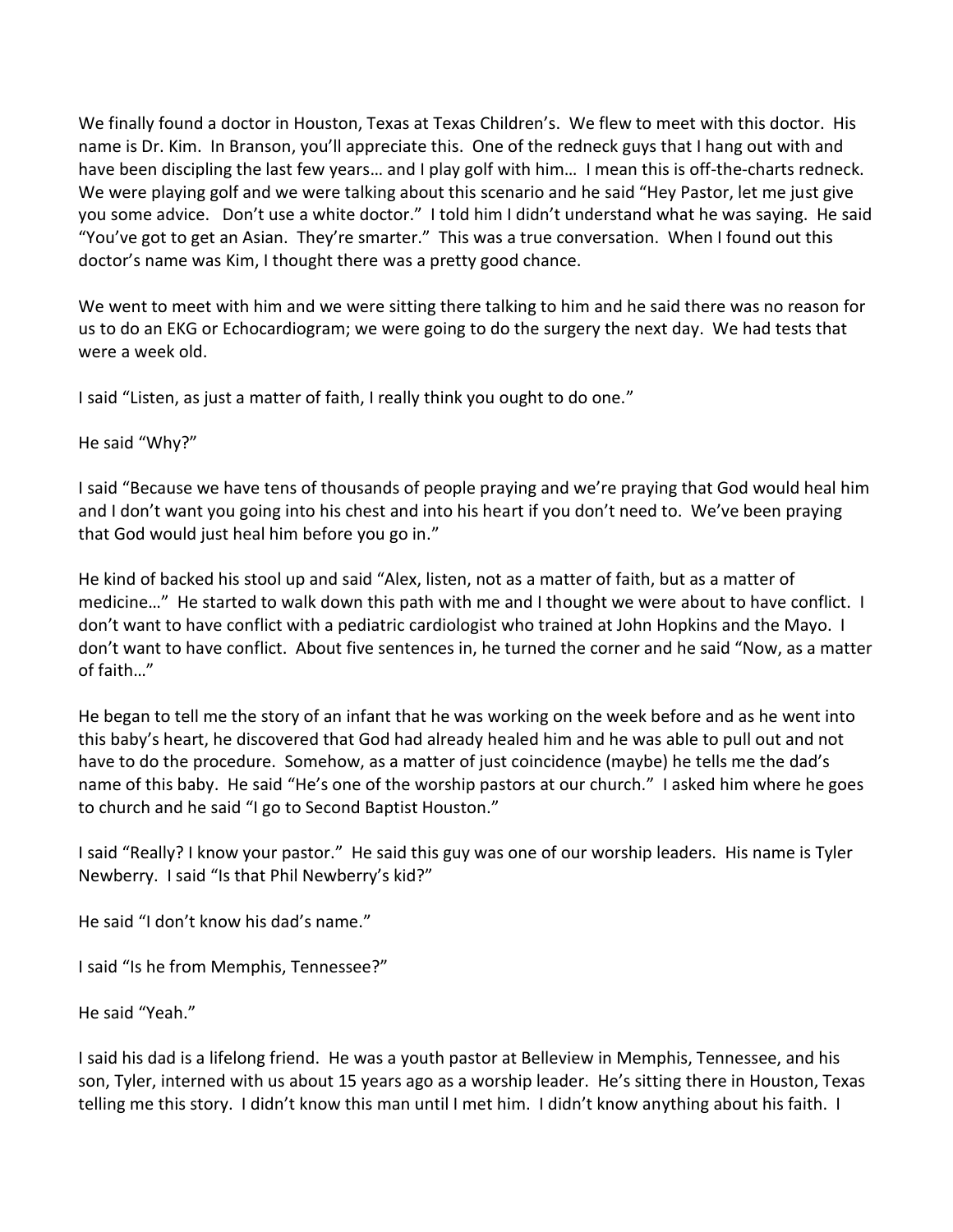didn't know anything about his story and he's telling me about a kid who interned with our church about 15 years before his baby was healed by God. God just said "I got this."

The next morning, they wheeled Eli into that procedure. They told us it would probably take somewhere between eight and twelve hours. That's a long time. Sitting in that waiting room, every hour they would call. Every time they stopped his heart, they were required by law to call us and tell us. I told them to break the law; I didn't want to know. After the procedure which by the way took four hours, not twelve… As that doctor walked into that room to talk to us, he said "Listen, when we get in there from those five different angles, we have to administer electricity or drugs to get his heart to race so that we can see everything that it will do so that we can map it to find out where these electrodes are because there could be more than one."

He said "It typically takes somewhere between 30 and 90 minutes for somebody's heart to begin racing so that we can see." He said "Sometimes we stay there for hours before their heart will race to show us what it will do." He said "I've never seen that before, but your son's heart started going in seven seconds." He said "I've never seen anything less than 30 minutes. Usually, it's 90 plus minutes. In seven seconds his heart started racing." He said "We knew at that moment that this was the high, high, high risk tachycardia." He said "It's not just the one that makes the top of the heart race. This went into ventricular tachycardia which is what athletes drop dead from on football fields and basketball courts."

He said "We knew in that moment we had to go get it. His heart raced so fast and so quickly and so abruptly that we had to put the paddles on him to get him to stop. We knew at that moment, because of how high risk it was, we would have to go get it no matter where it is, no matter how high of a risk the location is… "They ended up determining that it was very high risk because it was in the septum of his heart under a whole mess of veins.

He said "Had you been anywhere other than a couple of places in the world, that pediatric cardiologist would have pulled out and sent you to one of those two or three places." He said "But you were here and we were able to navigate it and God guided our hands as we went in and, through those veins, we took care of those issues." He said "Your son will be fine. It's not just treated, it's fixed." And deliverance comes from the Lord.

### *[8](http://www.studylight.org/desk/?q=ps%203:8&t1=en_niv&sr=1) From the LORD comes deliverance. May your blessing be on your people.*

God's willingness and God's desire to bless his people is perhaps the most repetitive theme in this book. Over and over and over, you see God's heart for his kids. Over and over and over, you see God's willingness to come to rescue his children.

David is confidently asking for complete deliverance from his enemies. Maybe, in Verse 7, David was saying that God had always destroyed his enemies so he is praying that he will destroy them again, but I think it's better to understand those verses as an expression of his confidence. He was so sure that God would destroy them that he prayed as if it had already happened.